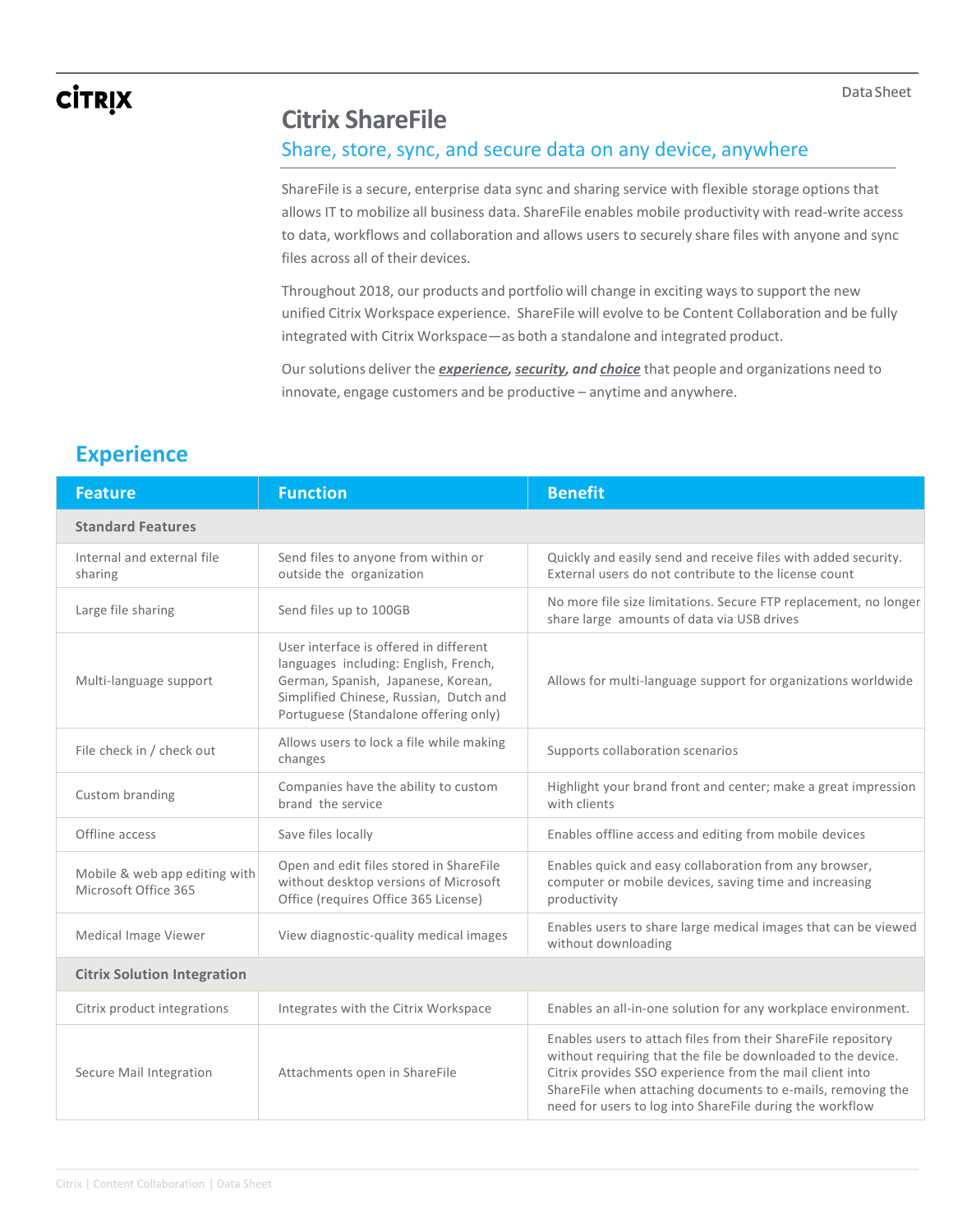#### Experience

| Feature                                            | <b>Function</b>                                                                                                                                        | <b>Benefit</b>                                                                                                                                                                                                                                                                                                                    |  |
|----------------------------------------------------|--------------------------------------------------------------------------------------------------------------------------------------------------------|-----------------------------------------------------------------------------------------------------------------------------------------------------------------------------------------------------------------------------------------------------------------------------------------------------------------------------------|--|
| <b>Apps</b>                                        |                                                                                                                                                        |                                                                                                                                                                                                                                                                                                                                   |  |
| Citrix Files for Windows &<br>Citrix Files for Mac | Access content via a drive letter, sync files<br>across all devices including: PCs, Macs,<br>tablets, and mobile devices and tablets                   | Optimized for use with virtual apps and desktops, users can<br>view all their files and folders file will download and sync only<br>when users want to view, edit, save or share, helping IT cut<br>storage costs and optimize performance                                                                                        |  |
| Citrix Files for Outlook and<br>Gmail              | Integration with email clients to converts<br>attachments into links                                                                                   | Simplifies large file sharing both inside and outside the<br>organization. Eliminates file size restrictions. Users can convert<br>all attachments into links by default; specify minimum file size<br>for conversion. Users can also request files from co-workers or<br>third parties by providing a link to upload attachments |  |
| Citrix Files for Android & Citrix<br>Files for iOS | Accessing data from any device including:<br>iPhones, iPads, Android Phones / Tablets,<br>Chromebooks and BlackBerry devices                           | Securely access data from mobile devices. Support for multiple<br>devices to meet each company's specific needs.                                                                                                                                                                                                                  |  |
| <b>Workflows</b>                                   |                                                                                                                                                        |                                                                                                                                                                                                                                                                                                                                   |  |
| Feedback and approval<br>Workflows                 | Collaborate on documents, generate<br>approvals directly from the document                                                                             | Allows users to collaborate and generate approvals and legally<br>binding signatures in real time                                                                                                                                                                                                                                 |  |
| Custom, automated workflows                        | Ability for users to define business rules<br>which can be used either within a<br>workflow or as a trigger for initiation or<br>task transition       | Solution that goes beyond addressing mobility needs, but also<br>supports requirements that drive workflows. Provides a<br>collaborative workspace where anyone can securely exchange,<br>track, edit and e-sign content with unlimited cloud storage                                                                             |  |
| Legally-binding e-signatures                       | Obtain legally binding signatures on<br>documents entirely online                                                                                      | No software to download or install, and it can be accessed from<br>any computer or mobile device                                                                                                                                                                                                                                  |  |
| <b>Mobile</b>                                      |                                                                                                                                                        |                                                                                                                                                                                                                                                                                                                                   |  |
| Mobile app containers                              | Personal apps run in a separate vault                                                                                                                  | Isolates personal apps from mobile enterprise apps and data                                                                                                                                                                                                                                                                       |  |
| Mobile apps                                        | Accessing data from any device including:<br>iPhones, iPads, Android Phones, Android<br>Tablets, Windows Phones, Chromebooks<br>and BlackBerry devices | Securely access data from mobile devices. Support for multiple<br>devices to meet each company's specific needs                                                                                                                                                                                                                   |  |
| Mobile access and productivity                     | Distribute content via different mobile<br>devices                                                                                                     | Securely view and edit content in home directories, file shares,<br>SharePoint, OneDrive without VPN as a single point of access                                                                                                                                                                                                  |  |
| Support for mobile phones<br>and tablets           | Access to critical data through mobile<br>devices that ShareFile supports: Apple<br>iPhone®, Android, iPad and Android<br>tablets, Chromebooks         | Enables mobile workstyles by giving users access to critical data<br>on a variety of mobile devices                                                                                                                                                                                                                               |  |
| Built-in mobile content editor                     | Edit documents through ShareFile                                                                                                                       | Create, review, and edit Microsoft Office documents within the<br>ShareFile app                                                                                                                                                                                                                                                   |  |
| Complete mobile device<br>management               | Manage and configure corporate and<br>personal devices                                                                                                 | IT manages and configures corporate and personally owned<br>devices, including app blacklist/whitelists, full or selective<br>device wipe, and enterprise integrations via LDAP and PKI                                                                                                                                           |  |
| <b>EMM Support</b>                                 | Integration with 3rd party EMM tools for<br>remote wipe, provisioning, policies, etc.                                                                  | Enable users to sync, share, open and edit data on any device<br>they use while IT maintains security and control                                                                                                                                                                                                                 |  |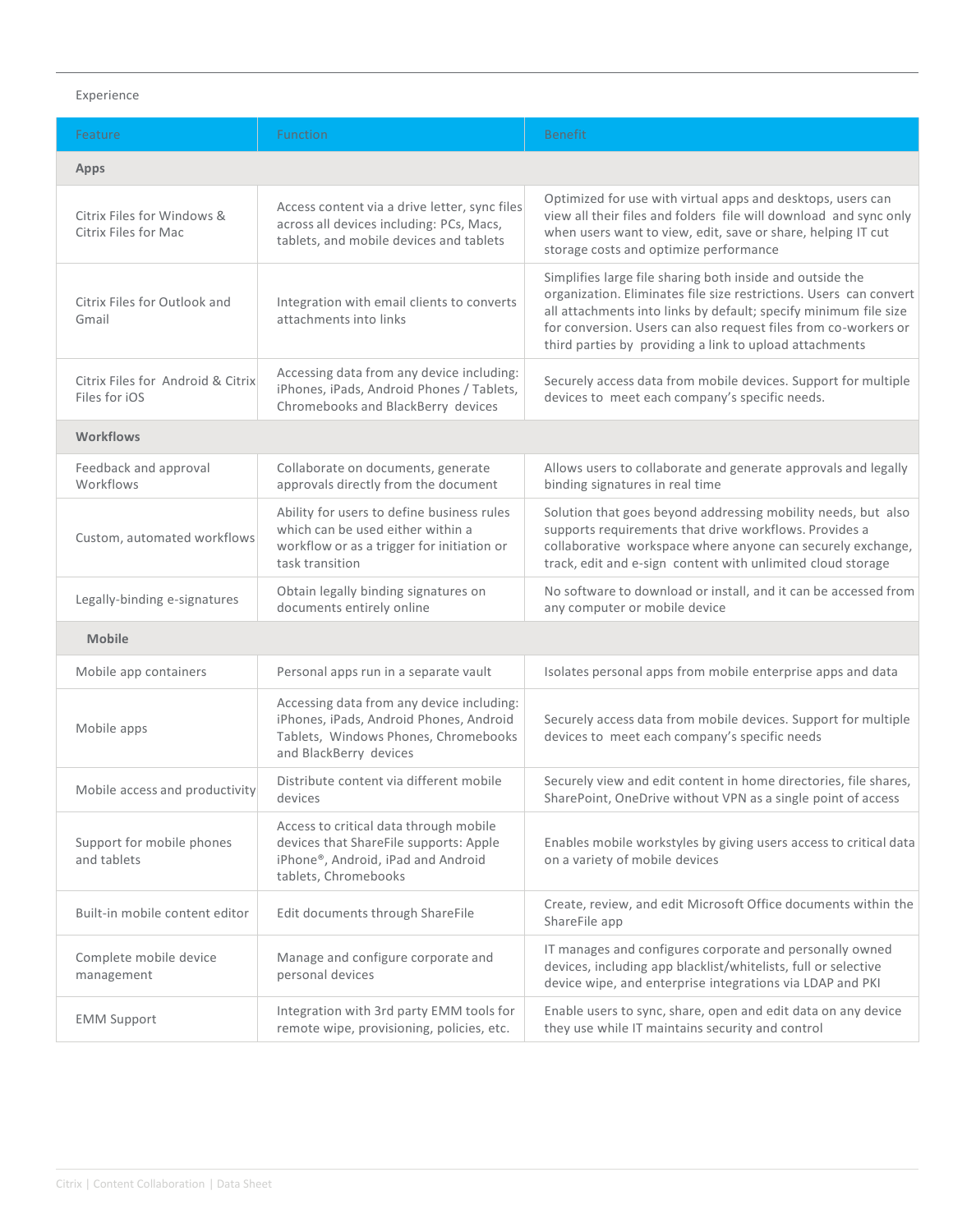### **Choice**

| <b>Feature</b>                                                                                | <b>Function</b>                                                                                                                                                                                                                                     | <b>Benefit</b>                                                                                                                                                                                                                                                                     |  |
|-----------------------------------------------------------------------------------------------|-----------------------------------------------------------------------------------------------------------------------------------------------------------------------------------------------------------------------------------------------------|------------------------------------------------------------------------------------------------------------------------------------------------------------------------------------------------------------------------------------------------------------------------------------|--|
| <b>Storage zones</b>                                                                          |                                                                                                                                                                                                                                                     |                                                                                                                                                                                                                                                                                    |  |
| Flexibility to store data where<br>you choose                                                 | Choose between customer-managed<br>(on-prem) and Citrix-managed storage<br>zones                                                                                                                                                                    | Storage zones feature gives IT the flexibility and option to<br>choose between customer-managed (on-prem) and Citrix-<br>managed storage zones. Cloud storage zones are located around<br>the world                                                                                |  |
| Encrypt data with private keys<br>(Key Management Service)                                    | Files are encrypted with<br>customer-owned keys                                                                                                                                                                                                     | Enables customers to protect their data using encryption keys<br>that they control                                                                                                                                                                                                 |  |
| Geographic locations                                                                          | Storing data in close proximity                                                                                                                                                                                                                     | Enhances performance for the users. A single ShareFile account<br>can span multiple storage zones locations worldwide, enabling<br>optimized performance for global performance                                                                                                    |  |
| Customer-managed storage<br>zones cloud options                                               | Full support for data storage in Amazon<br>S3, Azure Blob storage and Google Cloud<br>Platform (GCP)                                                                                                                                                | These deployment options provide all the elasticity and cost<br>benefits of the cloud, together with security and control of<br>customer management to their corporate encryption keys - an<br>advantage typically only available on-premises                                      |  |
| Customer-managed storage<br>zones on-premises options                                         | Integrates with an organization's<br>existing Infrastructure                                                                                                                                                                                        | Customer-managed storage zones can be easily integrated with<br>an organization's existing infrastructure as it is designed to<br>support any CIFS-based network share, and customer-owned<br>object storage                                                                       |  |
| <b>Connectors</b>                                                                             |                                                                                                                                                                                                                                                     |                                                                                                                                                                                                                                                                                    |  |
| Storage zone connectors for<br>network shares and ECM<br>software (SharePoint,<br>Documentum) | Web/mobile access and sharing of data<br>stored in existing corporate network<br>shares or ECM repositories                                                                                                                                         | Eliminates the need for massive data migration, extends the<br>benefits of mobile file sync and sharing services to existing<br>network shares and ECM software like SharePoint or<br>Documentum, enhances workforce productivity                                                  |  |
| Office 365 connectors                                                                         | Access to SharePoint Online and<br><b>OneDrive for Business</b>                                                                                                                                                                                     | Enables secure access and editing for documents stored in<br>SharePoint Online and OneDrive for Business                                                                                                                                                                           |  |
| Personal cloud connectors                                                                     | Extend businesses' data strategy to<br>include third-party access to Box,<br>Dropbox, Google Drive and OneDrive<br>using Connectors.                                                                                                                | IT can choose to enable this feature for a defined period and<br>require users to migrate all corporate data from personal file<br>sharing services to ShareFile or for communicating with third<br>parties that have standardized on a different file sync and<br>sharing service |  |
| Open and extensible platform                                                                  |                                                                                                                                                                                                                                                     |                                                                                                                                                                                                                                                                                    |  |
| API                                                                                           | API platform allows users to utilize the<br>API to request data and perform actions<br>against a ShareFile account. The API is<br>fully RESTful, utilizing JSON format for<br>request / response protocols and it has<br>implemented a subset ODATA | The ODATA specification allows developers to extend base<br>requests with Query Parameters to retrieve additional<br>information                                                                                                                                                   |  |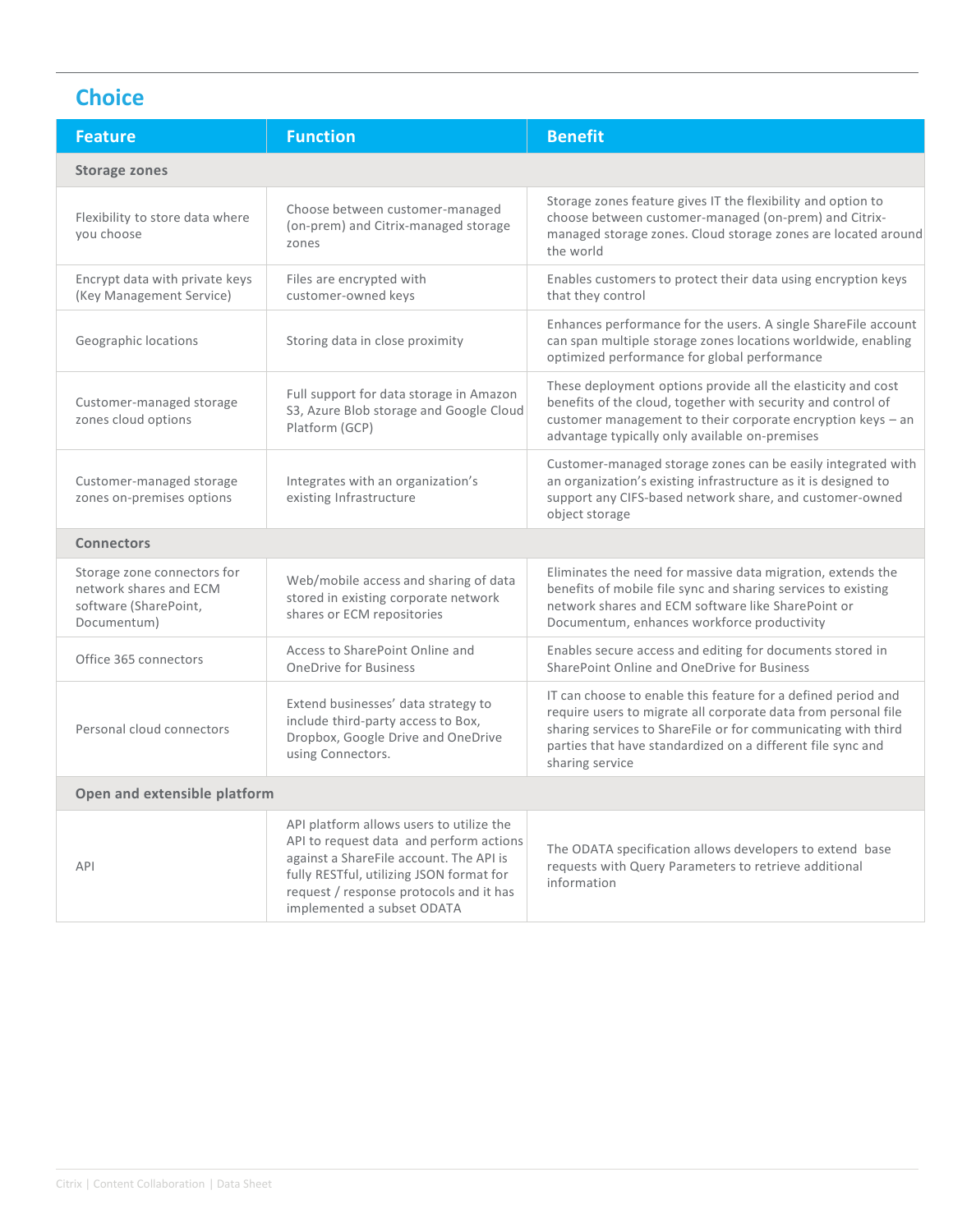## **Security**

| <b>Feature</b>                                                | <b>Function</b>                                                                                                                                         | <b>Benefit</b>                                                                                                                                                                                                                                       |  |  |
|---------------------------------------------------------------|---------------------------------------------------------------------------------------------------------------------------------------------------------|------------------------------------------------------------------------------------------------------------------------------------------------------------------------------------------------------------------------------------------------------|--|--|
| Reporting, auditing and control                               |                                                                                                                                                         |                                                                                                                                                                                                                                                      |  |  |
| End user and IT reporting                                     | Access to account-wide reporting and<br>permission to receive detailed info about<br>activity, usage, storage and permissions.                          | Provides IT comprehensive capabilities to track, log and report<br>on user file access, sync and sharing activity. Users have the<br>ability to track sensitive data and receive reports on total<br>activity to monitor file activity and security  |  |  |
| Access control policies                                       | Custom configured access                                                                                                                                | Limited download-only access. Users can be granted a<br>combination of upload/edit/delete and admin access to folders                                                                                                                                |  |  |
| Storage quotas                                                | Enterprise admins can set hard storage<br>zone quotas                                                                                                   | Gives IT increased visibility and control over the amount of<br>storage each individual user can consume                                                                                                                                             |  |  |
| Analytics                                                     | Security and usage insights into ShareFile<br>user behavior                                                                                             | Applies Machine Learning algorithms to identify patterns and<br>anomalies, and report them to the administrators so they could<br>take actions to prevent security issues.                                                                           |  |  |
| <b>Protect Sharing</b>                                        | Track usage of sensitive data by requiring<br>a login to access files                                                                                   | Adds layers of protection to files and provides full control over<br>who has access to files                                                                                                                                                         |  |  |
| Policy-based Administration                                   | Admins can define and manage the<br>policies present in the system                                                                                      | Policies can be applied across groups to customize experience<br>based on roles                                                                                                                                                                      |  |  |
| Retention policies at the<br>account and folder level         | Define and manage the policies particular<br>to files/folders retention/ disposition                                                                    | Users and Admins can maintain security and storage needs<br>across files and folders, scheduling disposition timelines                                                                                                                               |  |  |
| Archiving                                                     | Automatic document archiving based on<br>definable rules                                                                                                | Enables companies to automatically comply with regulations<br>based on archiving and accessing documents across users                                                                                                                                |  |  |
| Webhook and REST API<br>integrations                          | Allows security integrations through APIs<br>for Cloud Security Access Brokers (CASB),<br>Security Information and Event<br>Management (SIEM) solutions | Leverage existing security solutions for visibility and control                                                                                                                                                                                      |  |  |
| Data security                                                 |                                                                                                                                                         |                                                                                                                                                                                                                                                      |  |  |
| Secure file sync and share                                    | Sharing files securely                                                                                                                                  | Detailed reports on unauthorized use of personal file sharing<br>accounts with ShareFile, a secure alternative to personal file<br>sharing services                                                                                                  |  |  |
| Encryption in Storage and in-<br>transit (email/shared links) | Transferring files through ShareFile                                                                                                                    | Ensuring files are shared over a secure SSL/TLS connection and<br>stored at rest with AES 256-bit encryption                                                                                                                                         |  |  |
| Better control and visibility                                 | Track use of sensitive data by requiring a<br>login to access the files                                                                                 | Senders can request a download notification and assign an<br>expiration policy on files, revoking access to the recipient                                                                                                                            |  |  |
| Mobile device encryption                                      | Enforces encryption on mobile devices                                                                                                                   | IT can leverage the mobile device's encryption capabilities and<br>enforce encryption for all ShareFile data on the device                                                                                                                           |  |  |
| Data Loss Prevention                                          | Integrates with McAfee DLP Prevent,<br>Websense Forcepoint DLP, GTB<br>Technologies and others for customer-<br>managed storage zone deployments        | Restricts document sharing based on the file's DLP classification.<br>Connecting ShareFile with customer's existing DLP system<br>enables the ability to classify files based on their content to<br>enforce sharing restrictions per company policy |  |  |
| Anti Virus and Anti Malware<br>integrations                   | Integrates with popular solutions like<br>Symantec, McAfee, Trend Micro and<br>others via ICAP                                                          | Leverage existing security solutions to detect and remediate<br>malicious files                                                                                                                                                                      |  |  |
| View-only sharing                                             | Securely share sensitive documents with<br>others with restrictions                                                                                     | Users can share "view-only" documents to prevent other users<br>from adding, editing, or deleting files is required                                                                                                                                  |  |  |
| <b>Information Rights</b><br>Management (IRM)                 | Securely share documents with others<br>and have defined security parameters                                                                            | Adds a layer of security to a shared file ensuring the recipient(s)<br>are the only ones who can access the shared file with<br>watermark options                                                                                                    |  |  |